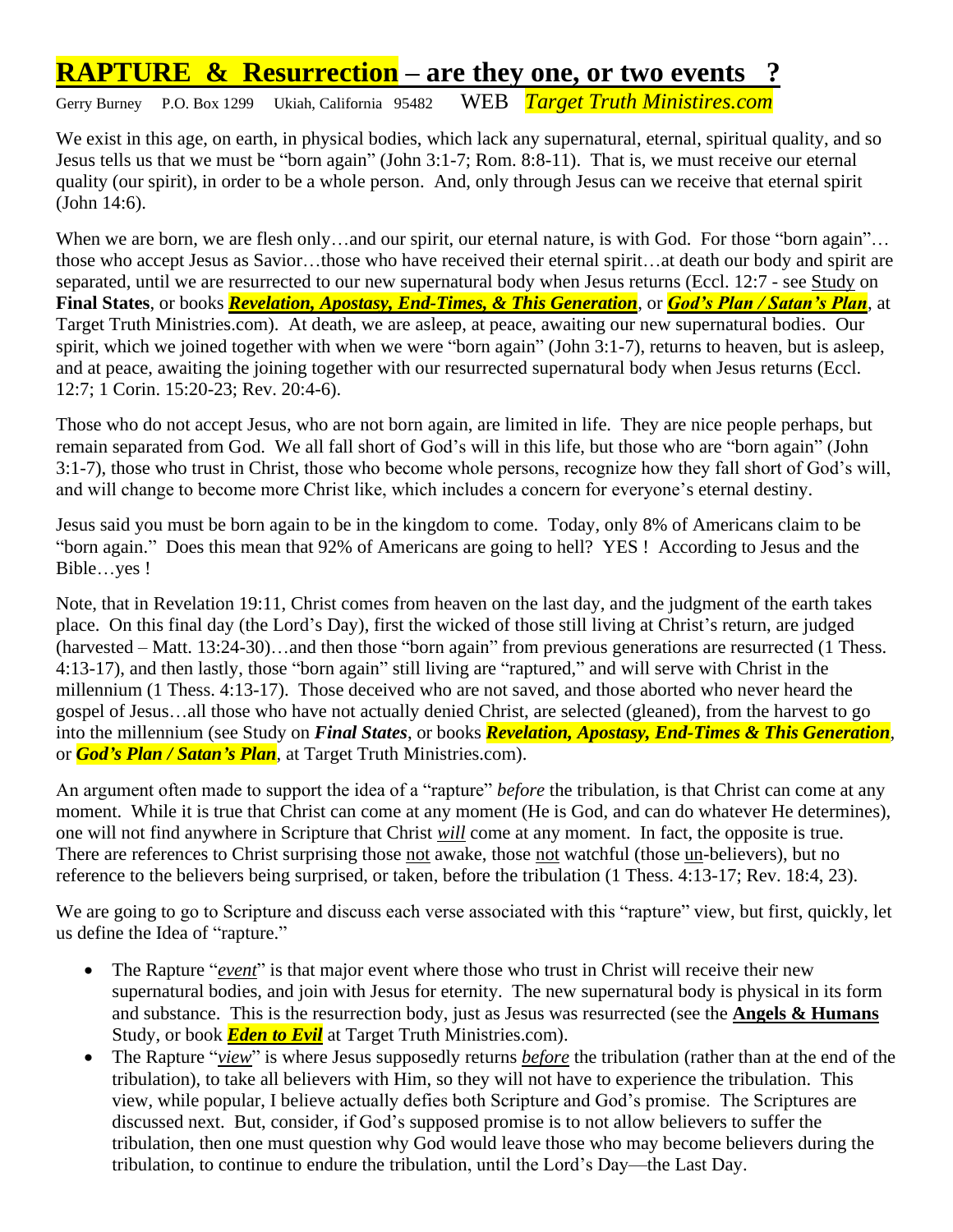## **Discussion :**

**First…The argument for a** *Pre***-Tribulation Rapture** – receiving our eternal, supernatural body *before* the tribulation of the End-Times.

**FOLLOWED by…The argument for a** *Post***-Tribulation Rapture and Resurrection –** receiving our eternal, supernatural body at the very end…meaning even "born again" Christians will have to endure the tribulation of the End-Times.

• **1 Thessalonians 4:13-18** The rapture "view" (that Jesus will *come* and take Christians to be with Him *before* the tribulation of the end times), uses this passage to support a "pre-tribulation" view of the taking away of Christians, referring to where the passage states "caught up" or "raptured."

There will be people living when Jesus comes back. And, when Jesus comes back, those still alive will face either death, or a "rapture" – a translation from a living physical body to a living supernatural body. Those "born again" (the 8% of Americans), will be transformed, and not die. Will this event occur at the very end, or will it occur before the tribulation of the end of days...the last period of around 7 years before the end of the world (Dan.8:14, 7:24-25 ; Rev. 11).

This word "rapture" comes from the Latin translation of the phrase "caught up" or "rapiemur." This phrase is found in 1 Thessalonians 4:15-17 and is interpreted by many as this major event of a pre-tribulation taking away of Christians to be with Jesus Christ before the tribulation of the last days, because Christ is pictured in these verses as *descending from heaven*, whereas the references on the last day (Zech. 14:4-5), *are on the earth*.

Some scholars interpret "caught up" not to mean "taken away," but "in the spirit," on the Lord's Day, the last day. Either way, note that in 1 Thessalonians 4:15, it states, "those which are alive and remain." Again, in verse 17, it states alive and "remains" meaning that we must endure unto the coming, when Christ comes with the trump of God (verse 16), referring to that great trump at the final day of judgement. This is Christ's coming on the last day, *after* the tribulation period, as it states in **Matthew 24:29-31**. Elijah will come before the "Day of the Lord," and Elijah doesn't come until the last part of the Great Tribulation (Mal. 4:5-6; Rev. 11:3-12).

Just because Jesus meets the righteous in the clouds, does not mean that He doesn't *first* arrive from heaven in the clouds (so every eye will see Him—Rev. 1:7), and then proceed to the earth to judge evil (Rev. 14:1), and then *finally* receive the righteous who are left (those who are alive, and remain - 1 Thess. 4:15-17), back in the clouds. Note that in Revelation 19:11, Christ comes from heaven on the last day, and the judgment of the earth takes place.

All agree a rapture will take place. The issue is whether it occurs before, or at the end of the tribulation. The context of the "rapture," here in Thessalonians, is the "*parousia*" (coming – verse 15), which is the specific event of the Lord's Day—*judgment*—the last day. This "*parousia*" is the Greek word used in this passage translated as "coming." There are 14 Greek words translated as "coming" in the New Testament, and only one (*parousia*), is used exclusively to refer to Christ's second coming in *judgment* of the wicked—"The Lord's Day." This same word is used in 1 Thessalonians 3:13, 2 Thessalonians 2:8, Matthew 24:3, 24:27, 24:37, and 24:39, as opposed to other Greek words used for "coming" (the definition of which is simply a general "arrival"), as used in Matthew 24:30, 24:38, 25:27, and 26:64. This passage therefore, refers to the Lord's Day, the day of *judgment* of the wicked, to be followed by the resurrection, and finally, the very last event, the "rapture" of those left.

Some argue "the Lord's Day" is connected to the "rapture" and the "Lord's Day" occurs *before* the tribulation of the end of days (1 Thess. 5:1-11).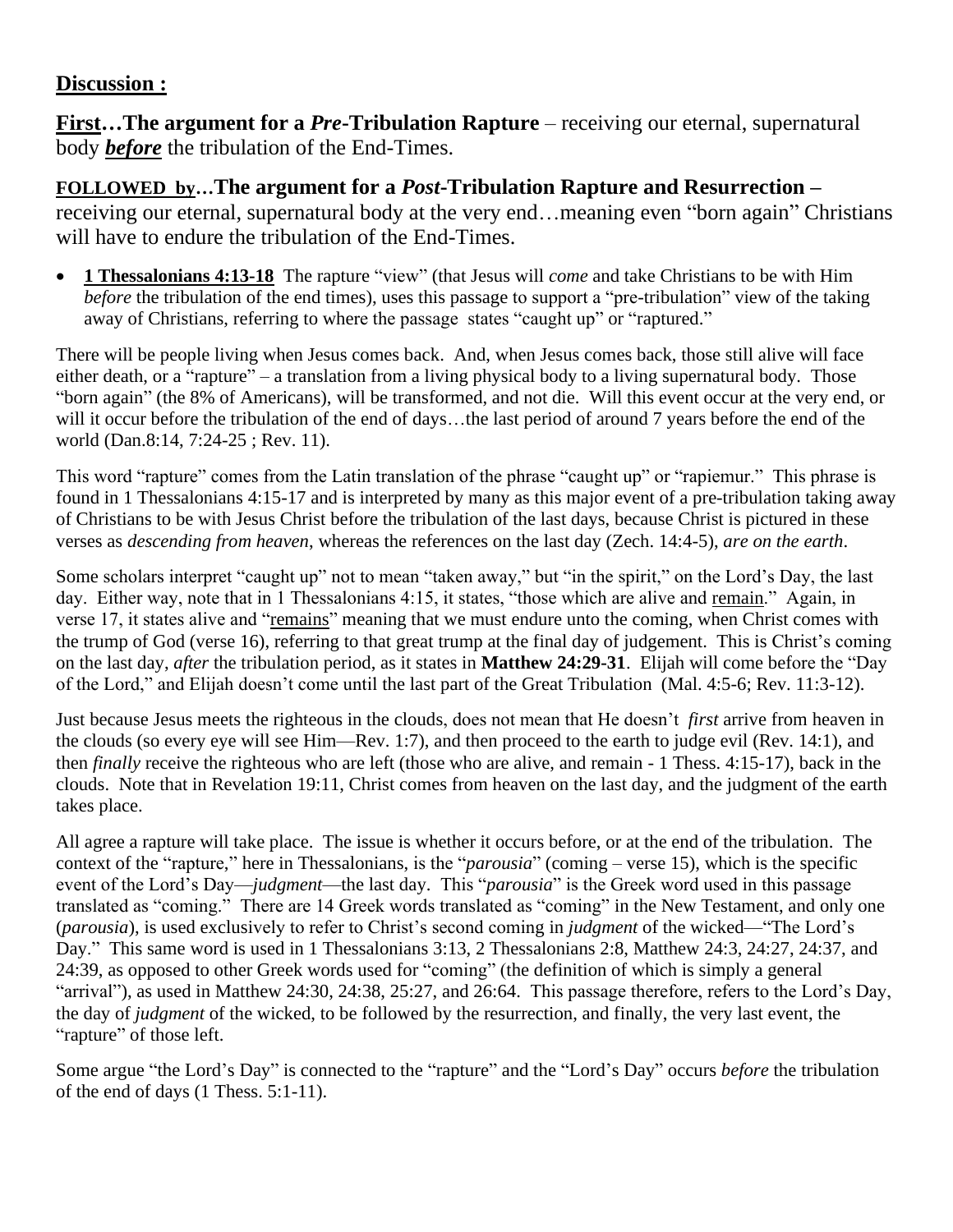Some argue the arrival of Jesus *after* the tribulation of the end of days is called "the Second Coming" and this further means that the "Day of the Lord" therefore actually includes the tribulation of the End Times, and also the 2nd coming of Jesus, and also the millennium (Joel 2:28-3:21).

But…even this passage states terrible events occurring (tribulation), "before" the "Day of the Lord."

So...what are these verses referring to the "Day of the Lord" and what verses refer to Jesus' 2<sup>nd</sup> coming? Are they the same event? Or, are these two separate distinct events?

2<sup>nd</sup> Coming - Heb. 9:28 states that the 2<sup>nd</sup> coming is Jesus return since His 1<sup>st</sup> time when He was crucified. In other words, Jesus will appear again once…at His 2nd coming.

Last Trump – 1 Corin. 15:51-51 states the dead in Christ will rise, and then those living in Christ will be transformed.

**Last Day** – John 6:39-54 states that it is the last day that the resurrection and the rapture of those living will take place…the last day.

**Day of the Lord** – John 11:21-26 states that those who trust in Jesus will never die…and, they will all be resurrected on the last day.

2 Peter 3:9-13 - The "Day of the Lord" will be a final day of destruction.

Rev. 6:9-17 – The  $5<sup>th</sup>$  seal reveals those who trust in Jesus who are waiting for the resurrection, and they are told to wait until the end, because more saints are to die in the tribulation. And, in verse 16-17 the great day of the Lord brings His justice.

Rev. 16:14 – The 7 bowls of wrath are poured out on the "great day of God, the Almighty."

1 Thess. 5:1-3 – The "Day of the Lord" will bring total destruction…the end of this age.

2 Thess. 1:6-10 – On that final day of destruction and judgment, Jesus will be glorified by His saints and marveled at by those who believed in Him.

2 Thess. 2:1-8 – The Day of the Lord will not come until Satan is allowed his time of apostasy at the end.

• **1 Thessalonians 1:9-10, 1 Thessalonians 2:19** Some say God would not have Christians suffer. Paul told the church in these verses that the coming of Christ was their hope, joy and rejoicing…that "Jesus will deliver us from the wrath to come."

1 Thess. 1:9 states saved are not destined for God's wrath…meaning the wrath of God is for the unsaved.

This doesn't say the saved won't experience the tribulation of the end times…the world's evil. 1 Thess. 1:10 states the righteous will be rescued, meaning they will be going through the tribulation…they will be rescued, but still will witness the tribulation, will witness the wrath of God on the unsaved, just as Noah and Lot had to endure others suffering (Luke 17:26). No "pre-trib" rapture is assured here. The coming of Christ, at any time, especially after the tribulation, as stated in Rev. 19:11, will be a joy (Rev. 20:1-5). Note that Jesus prays for us *not* to be taken out of the world, but that we be protected from evil (John 17:11-17; Luke 21:16-19; Dan. 7:21; Rom. 8:34-39; 2 Pet. 2:4-9; Rev. 13:7).

• **1 Thessalonians 3:13** Jesus returns with the "saints"—is interpreted by some as those raptured before the tribulation.

Note…first of all, this passage does not say "before" the tribulation of the end of days. These saints are the host of heaven which did not fall in Eden (the two-thirds of creation that remained true to God of Rev. 12:1-4 – see the book *Eden to Evil* concerning the creation and fall…the two creation events)…as well as all those of Matt. 27:50-53, and Rev. 14:1-4, who are the "first fruits" (both those who were resurrected when Jesus was resurrected 2000 years ago, and those Jewish "born again" believers who died and then were preselected – the 144,000), who will rise before the return of Christ yet to come—these are all the "first fruits." No "rapture" of all those still alive before the tribulation of the end times is stated here. Only the resurrection of those specifically selected by God such as the 144,000 from Israel, and those resurrected when Jesus rose 2,000 years ago.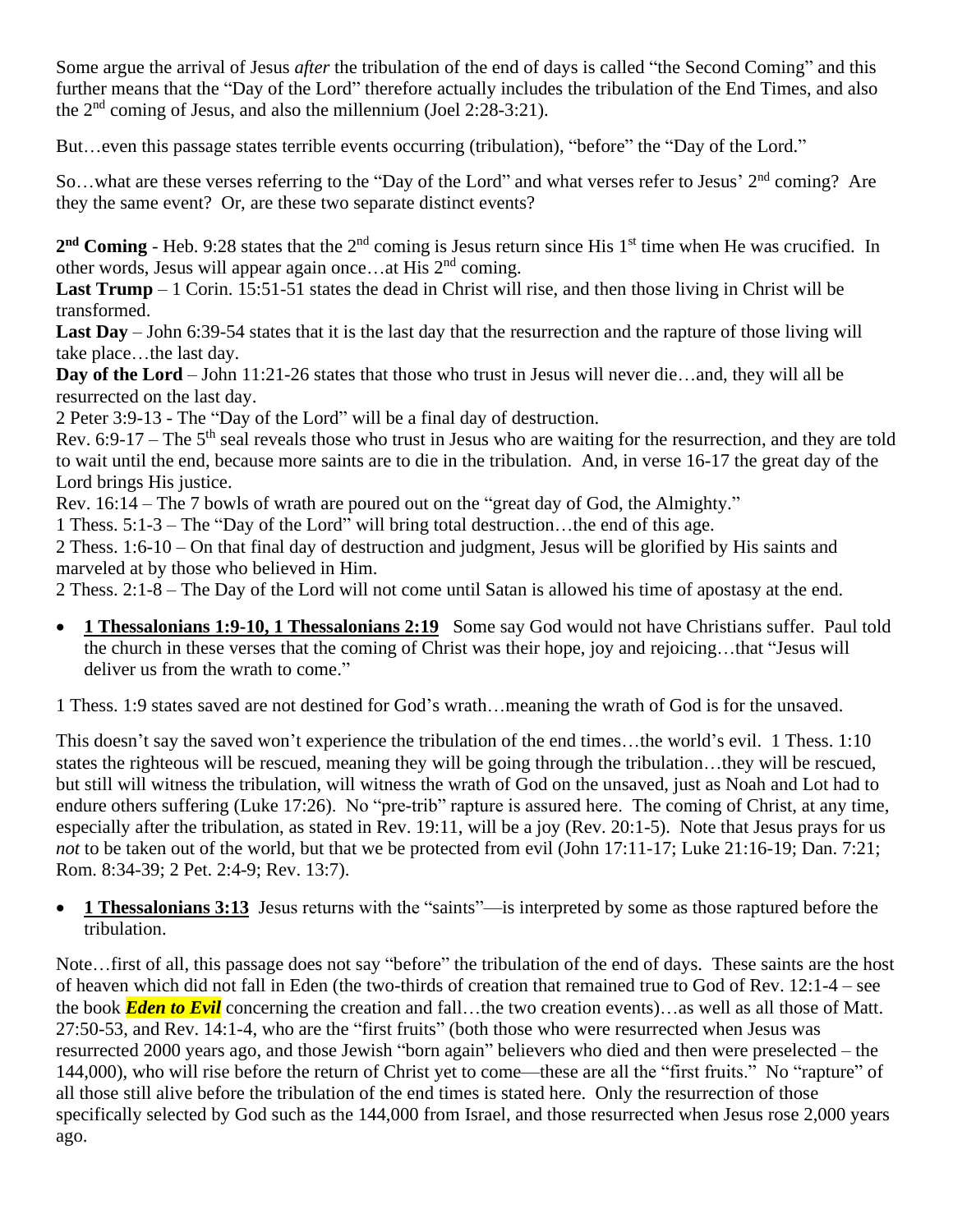• **1 Thessalonians 5:1-9** Some say because Jesus said we don't need to know the time, this indicates we will be raptured before the tribulation.

The reason we don't need to know the time is because Jesus said we should already know what to expect, and not be surprised (1 Thess. 5:2-6). Matthew 24:42-44 agrees that we need to be on alert, and be aware of the signs of the end, so as not to be surprised, and instead be reassured of His coming at the very end (Job 14:12). Only unbelievers will be surprised, as they are taken first at the return of Christ (Matt. 13:30).

"The thief in the night will not hurt those of the day, or light"  $-1$  Thess. 5:6. Christians will not suffer the *wrath* of God. Therefore, some say the church must be raptured before the tribulation.

"As a thief in the night" refers to people being surprised if one is *not* watchful (1 Thess. 5:6). In other words, Christians shouldn't be surprised when the followers of Satan (those of the night), are taken first, as Jesus says in Matthew 24:37-41, and 13:24-30. In Matthew 24:29-31, Jesus says this judgment takes place "after" the tribulation (Rev. 3:3). God will preserve Christians from the wrath to come, just as Noah and Lot were preserved, but still had to suffer through the death and destruction of that time (Luke 17:26).

• **2 Thessalonians 2:1-8** Some interpret "falling away," or "apostasy" to mean depart—that the elect / saved will depart before the Day of the Lord. Some interpret "" he who restrains," who will be taken out of the way, to be Christians…not the Holy Spirit.

The Greek is "*apostasia*," which means defection from truth, or to forsake (it does not mean leaving earthly life).

This passage is interpreted by some to mean that the Holy Spirit (the Restrainer), must be removed before the son of Perdition (the false prophet) can appear. Therefore, the elect / saved must be taken before the Holy Spirit departs.

First of all, the Holy Spirit was in the world even before Pentecost (the "called for" arrival of the Holy Spirit – Judg. 3:10, 6:34, 11:29, 13:25, 14:6, 15:14; 1 Sam. 10:6, 10:10, 11:6, 16:13, etc.). The focus of 2 Thessalonians 2:3-12 is on the end days, actually *during* the tribulation. Any reference to a rapture must be implied. These verses say that *first* comes a falling away. This will be those who withdraw from staying close to God and His Word, in order to better fit the worldly way. Then the false prophet is exposed, because the Holy Spirit no longer holds back the false prophet's true purpose and identity. The focus of these verses takes place around the temple in Israel. These verses make no direct reference to the Christian church, or for that matter, to individuals losing the Holy Spirit, only that the Holy Spirit no longer holds back evil. Note, the Holy Spirit is "taken out of the way," not "taken out of the world." In fact, in Luke 21:20-28, Christ advises that those who do not want to compromise God's way should "flee to the mountains." A pre-tribulation rapture is not indicated here…instead, we are to endure.

One will note also that in Revelation 14:13-14, God says "Blessed are those who die from now on who worship God." This is just before the harvest in those very last days during the tribulation of the End Times. After the beast does appear, he makes war with the saints (Rev. 13:7). The Holy Spirit has always been in the world, but has been especially active since Christ left. Note that references to angels almost disappear in the New Testament when the Holy Spirit comes. Then, in Revelation, in the end times, the angels appear in great numbers again, after the Holy Spirit stops holding back evil. Angels, in the end time, will protect God's chosen, just as they protected Lot, and later those in Goshen when the tribulation of plagues fell on Egypt (Ex. 8:20-23).

• **Matthew 24:22-31** Some interpret the message that the days will be shortened, means that the followers of Christ will be taken away before the tribulation.

The message here is concerning the tribulation itself, meaning the days of tribulation will be shortened, which actually indicates the righteous will still be on earth during the tribulation period.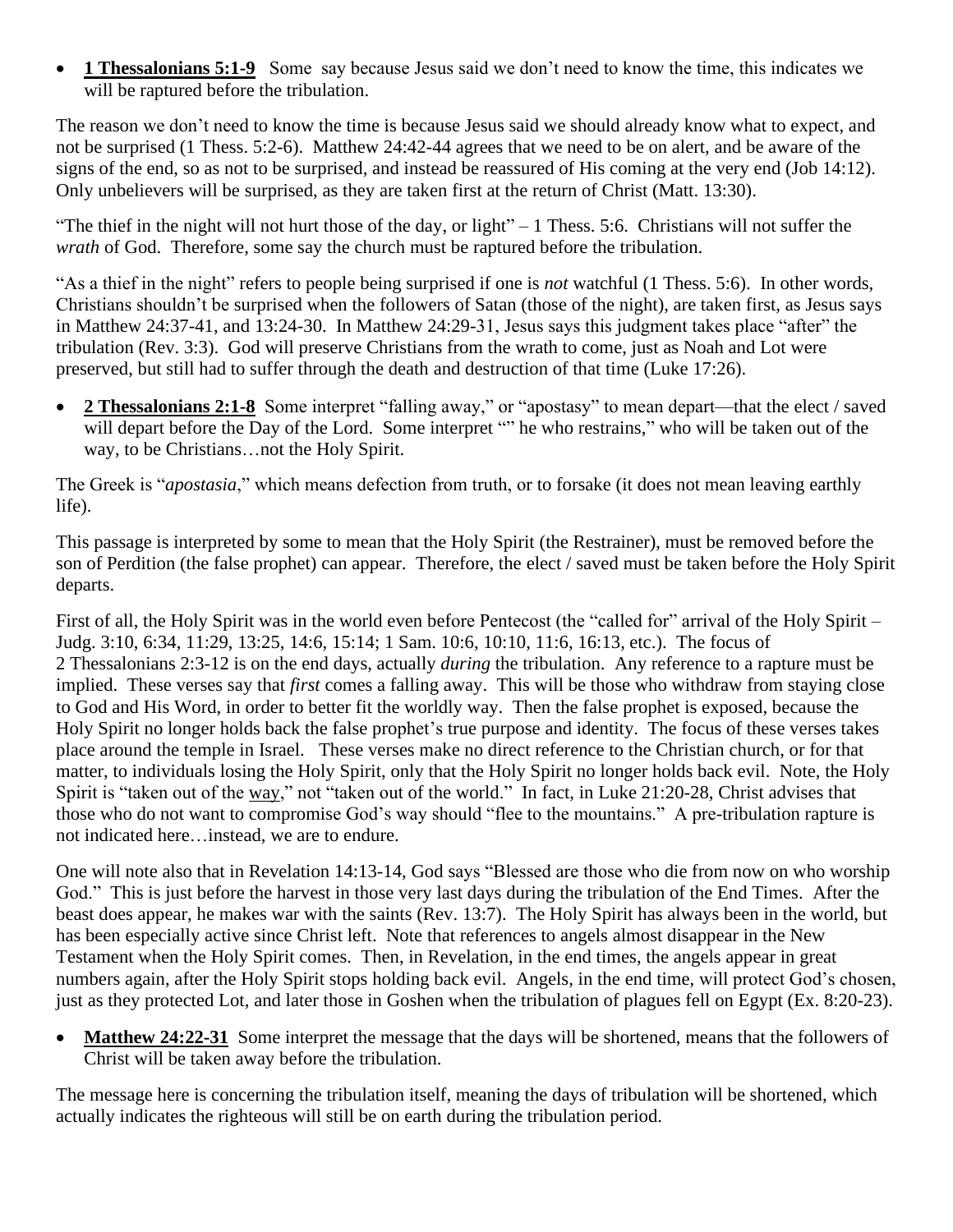In this passage, **s**ome say the tribes "mourning" means the Christian church has already been raptured, and only the unsaved will be left…mourning.

True, the tribes will mourn because of destruction, and seeing loved ones perish because of denying Jesus…but many will turn to Christ because of this. Christ's followers will know to endure in their suffering, just as Noah, and Lot, had to endure the mourning, and suffering, of all who died during the flood (Gen. 7:21; Matt. 24:37-39; Luke 17:26), as well as during the destruction of the cities (Gen19).

• **Matthew 24:36-51** (also **Luke 17:26-36**) Some argue that the "Olivette discourse" by Jesus pointing to Noah and Lot shows that life will be going on as normal when Jesus returns – a picture of a "rapture" of believers before the tribulation of the end times. Some say the reference to Noah means that Christians will be raptured before the tribulation in the end days. Some say Enoch was raptured, and Noah went into a new world, therefore, the Church will be raptured, and Israel will go into the millennium. Additionally, some say the seven days that Noah was in the Ark (before the waters came), represent the church being raptured before the seven years of tribulation. Some also say "*the days of Noah*" indicate "business as usual," meaning this can't be a period like the tribulation. Also some say "God closing the door" means those in the ark (symbolic of those "caught up" to Jesus), are the saved—the "raptured."

First of all, Enoch was already gone *before* Noah was even born, so Enoch could not be part of the "Days of Noah." Noah was preserved through the destruction, and through the *tribulation,* and Noah had to endure others being killed (Luke 17:26). If one explores the final days of Noah before the flood (Gen. 7:10), you'll note that the tribulation doesn't even begin (the rains leading to the flood), until Noah is secure. Furthermore, the door of the Ark is not closed immediately. The Ark's door remains open during the rain (Gen. 7:16) – during the days of tribulation leading up to that final day of destruction.

Jesus prayed that we *not* be taken out of the world, but be preserved from evil (John 17:15). The seven days Noah was in the Ark, before the final judgment came upon the world, could represent the years from Adam and Eve, to the end of the millennium (7 days symbolic of 7,000 years…a day is as a thousand years)—that we are to be in God's Word, until the final judgment comes (the seventh millennium now being upon us). Or, the seven days Noah is in the Ark, preparing for the door to close as the final judgment comes, could represent the number seven—the number of perfection (a perfect period of time to accomplish God's plan—just as the 1,000 year millennium to come will be the perfect period of time to accomplish God's plan—7,000 years in total). Noah's security was in the Ark, and our security is in God, and His Word. The Ark rested in a new, reformed world. At the end of the millennium, the righteous will be in the New Heaven and Earth.

The seven days could also be symbolic of the seven years of the tribulation period, where we need to be in God's vessel (His Word), in the midst of the rain (judgment), before the final destruction occurs.

As to "business as usual" in the days of Noah, Genesis 6:5 states that wickedness and evil were continually present before the flood, during the period Noah was building the ark. Today, most of the world lives in tribulation already—famine, disease, oppression, and corruption—wickedness and evil continually, just as in the days of Noah. In the very last days of tribulation for Noah, evil had consumed every being on earth except for those who listened to God...Noah and his family. You can't have more tribulation than that…seeing the entire world around you caught up in evil.

 Furthermore, people are saved during the tribulation, but if the "door is supposedly closed" (as in a pretribulation "rapture"), then no one else could enter. During the seven days of rain before the flood, the door remained open—unfortunately, no one entered.

And, if one explores the final days of Lot (Gen. 19:17-22), you'll note that the final days of destruction don't take place right away. The tribulation was being experienced, but several days were allowed for Lot to travel to seek shelter in a safe place. For our generation, as tribulation is increasing, the saved are to seek protection (Matt. 24:15-22; Mark 13:14-22). Satan, in the end times, cannot harm the elect – the "green" (Rev. 9:1-12).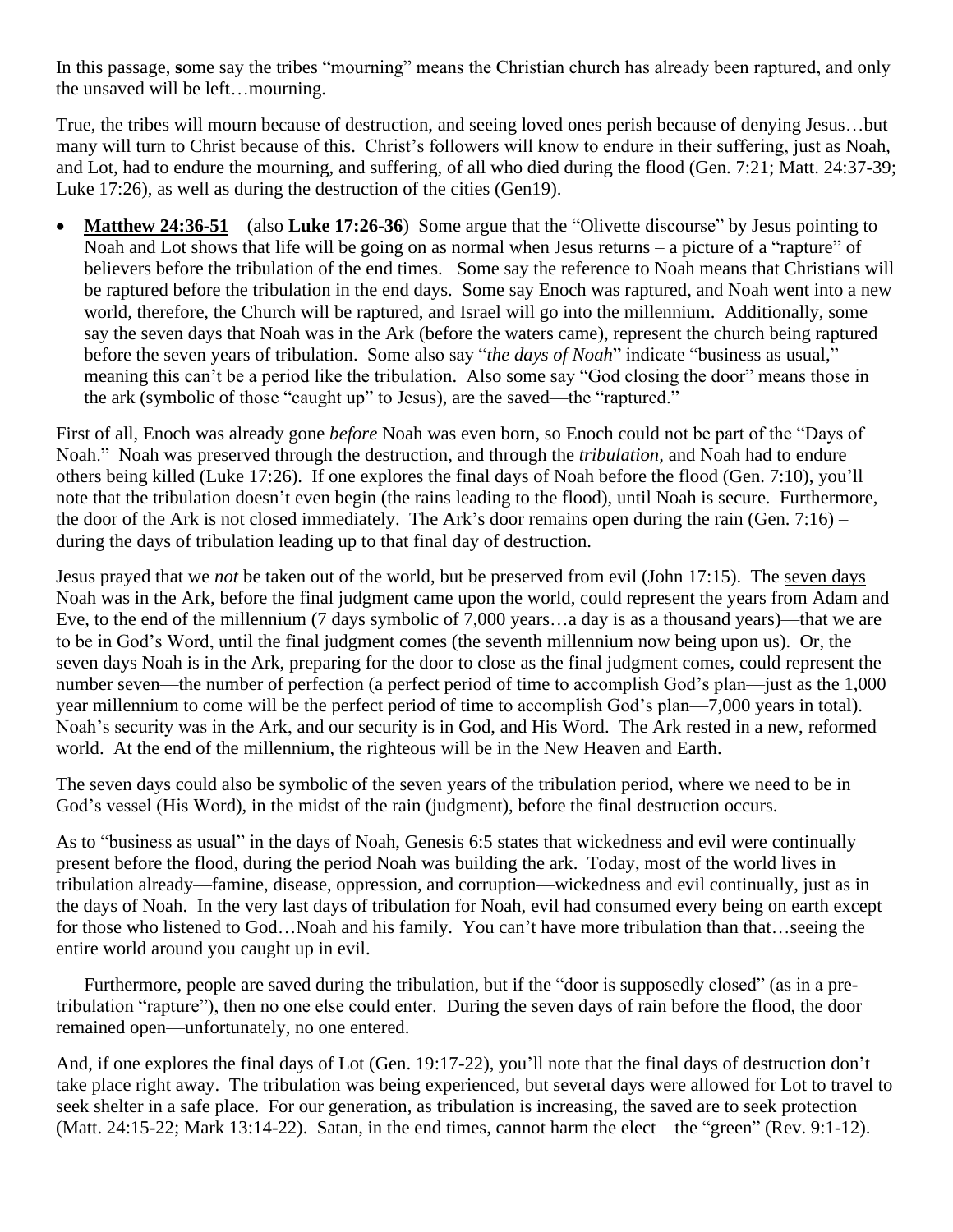Furthermore, Jesus states that the time of tribulation will be shortened for the sake of the elect still present (Matt. 24:22; Mark 13:20), meaning they will live to survive the tribulation.

• **Matthew 24:40-42** This reference to "some being taken and some being left" is seen by some that those who were "taken" were "raptured."

Just the opposite. This is a warning to be watchful. The word is "taken." Watch for the thief, and protect yourself and others against your souls being stolen. Read Matt. 13:24-30. The first to be harvested are the "tares," Satan's followers. Just as Noah and Lot had to endure others being killed, so must we endure (Matt. 13:27-30, 24:37; Luke 17:26; John 6:37-40; Rev. 3:3).

• **1 Corinthians 15:20-24** The dead and alive will be "raptured" at Christ's coming. This is interpreted by some as a pre-tribulation rapture.

Read it. All persons in their order. First Christ, then the first fruits. The first fruits are those resurrected with Christ (Matt. 27:50-53), and the 144,000 who are sealed (Rev. 14:1-4). Then all the others, dead and alive, at His coming on the last day (Rev. 19-20:6; Jn.6:39,40,44,54). Note that Job 14:12-14 tells us this will be at the very end.

• **1 Corinthians 15:51-53** Some say the trump is a reference to the trumpet of the feast of trumpets, or harvest, and because 1 Corinthians was written before Revelation, it is therefore not a reference to the last trumpet of Rev. 18:22, which announces Christ's return in Revelation 19 (which occurs at the end of the tribulation). Therefore, some suggest, there will be a rapture will be before the tribulation.

First of all, God inspired both of these books of the Bible, no matter when they were written down. It is clear that the temple trumpets continue even into the millennium, so the last trumpet written of must be a reference to the Lord's trump announcing His return, and not the temple trumpets which celebrate festivals listed in the Torah – the Jewish scriptures (1Thess. 4:16). In Matthew 24:31, the trumpet is the Lord's trump, not a feast trumpet. Even if the trumpet could be interpreted as a trumpet from the feast of trumpets, we read in Leviticus 23:24-27 that following the trumpets of the feast is a period, not of tribulation (which is required to indicate a pre-tribulation rapture), but a period of atonement and humility, where souls are to reflect on our relationship with God. Even if you assume that God uses one of the Feast trumpets, and the Lord's Trump is a Feast trumpet also, you will note that Feast 5 (the "Final Harvest" feast) which in fact may announce Christ's return, is not secret (see **2068 Study** on the **Final Harvest** Feast 5 at Target Truth Ministries.com).

• **Hebrews 9:28** Some say because the righteous will see Christ, that they must already be raptured, because Christ said that on the last day that "all" will see Him…not just the saved.

This verse does not *exclude* others from seeing Him, it only assures the righteous of His return. Every eye will see Jesus on the Lord's Day—the last day (Rev. 1:7).

• **1 John 2:28** Some argue that God's purpose for having a pre-tribulation rapture is to give us a sense of urgency, so we will repent now, and not wait for a sign.

No one needs any more sense of urgency than to know our life could end with the next heart beat. This explains our urgent need, as the end of life is always near. Christ's reference to coming quickly (swiftly), refers to God's ability, unlike Satan, to be omni-present. Christ will appear to all that day when He returns. The "unexpected" coming of the Lord will be due to the unbeliever's "surprise" as the wicked are harvested first. In fact, God tells the saved that true Christians will *not* be surprised (1 Thess. 5:2-6).

• **Revelation Chapters 1-3** The church is referred to here, but not afterwards, so some say it must have been "raptured" before these end time events to follow in Revelation.

However, there is no mention of the church in heaven either, so by the same logic this means there is no rapture.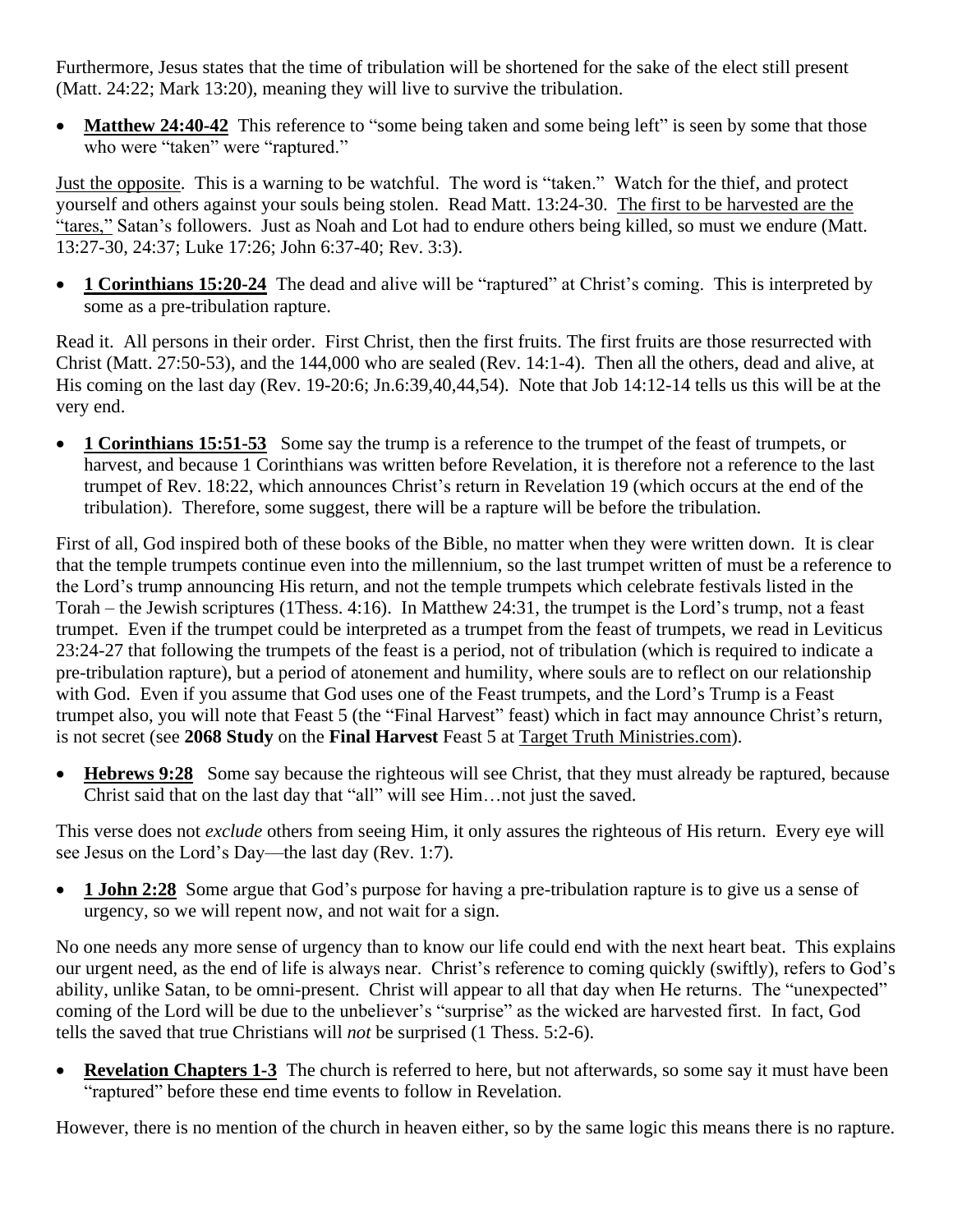Actually, Revelation 18:21-24 states that the church, and Christians, have been present up to this very end of even God's wrath. The greater organized church's work may end in the last days, as a result of Satan on earth, and "Babylon the Harlot" (Rev. 17), but people of the church, people of faith, will still do Christ's work. There is no reference to Christians being taken away before the tribulation. Also note, that after Satan and followers are defeated (Rev, 19), that then in Rev. 20:4, the saved come to life. Those faithful still living at the end are seen as prepared for the marriage (Rev. 19:7-11). They are not "raptured" before all the tribulation. Note, that Matt. 24:4-31 and 1 Thess. 4:13-17 state that those living at Jesus' return must wait and be the very last to be taken into heaven…just the opposite of a pre-tribulation "rapture" event.

• **Revelation 3:10** Christ promised to keep the church from "*hour* of trial."

Christ will preserve the true followers as He did Noah and Lot (Matt. 24:37-39). It does not say rapture—only that He will preserve us. Rev. 3:12 says we must overcome. Note that in Jesus' prayer for us in John 17:15, He asks the Father *not* take us out of the world, but keep us from evil. Note also that Revelation 2:10-11 says that Christians will have tribulation (Luke 21:16-19). The faithful may suffer in this age, but God will prevail for all eternity. Matthew 16:18 tells us that the gates of hell will not prevail over the church. The gates are defensive to protect hell, but they will not prevail. Revelation 18:21-24 indicates that at the very end of the tribulation period, the church was still present until this, the *last hour*. Just before this, in Revelation 18:17 & 19, God tells us that in *one hour* destruction has come—the end of the tribulation.

• **Revelation 3:20** Some interpret this as an invitation to the marriage supper, and therefore, the church must be raptured.

This is a real stretch, and in the very next verse (Rev. 3:21), it says we must overcome, even as *Christ* overcame! Talk about tribulation !

• **Revelation 4:1** Some say "Hereafter," refers to after the church age—after the churches have been raptured.

"Hereafter" refers to what will happen now that the churches have been warned in Revelation 2 and 3 that many are falling short. Matthew 24:29-31 says "after" the tribulation the elect are gathered in…"raptured."

• **Revelation 6:9-10** Martyred souls, asking for revenge, are not of this church age. The church age souls don't seek revenge. The church, then, must already be raptured, and these martyred souls are, therefore, from the tribulation.

These souls are not seeking revenge. The word is avenge. These souls are seeking justice for those who dwell on earth, who are Satan's followers. Note that in the very next verse, these souls are given white robes (Rev. 6:11), meaning they have received their resurrected body. These are the "firstfruits"…those resurrected at the time of Jesus' resurrection (Matt. 27:52-53).

• **Revelation 7:4** Some say the reason the 144,000, and the two witnesses, are needed in the end days, is that the church has been raptured, and is gone.

The 144,000 are needed to restore Israel, which won't respond to the Christians. Much of Israel has been blinded as to the appearance of the Messiah (Rom. 11:25). Zechariah 8:23 tells us they (144,000), will also help the gentiles. These are the saved from the tribes of Israel after the time of Jesus' resurrection.

Again, the order of the resurrection at the end is in 1 Thess. 4:13-18, and it tells us the dead are raised first at the end. Matt. 13:24-30 tells us that of those alive at the end, the weeds (unsaved) are gathered first, and stored away during the millennium, until the final judgement at the end of the millennium…and the saved alive from the final generation are then "raptured." This means the "rapture" is the very last event!

**Matthew 25:31-46** The Final Judgement. This is the very end...and the righteous are still present.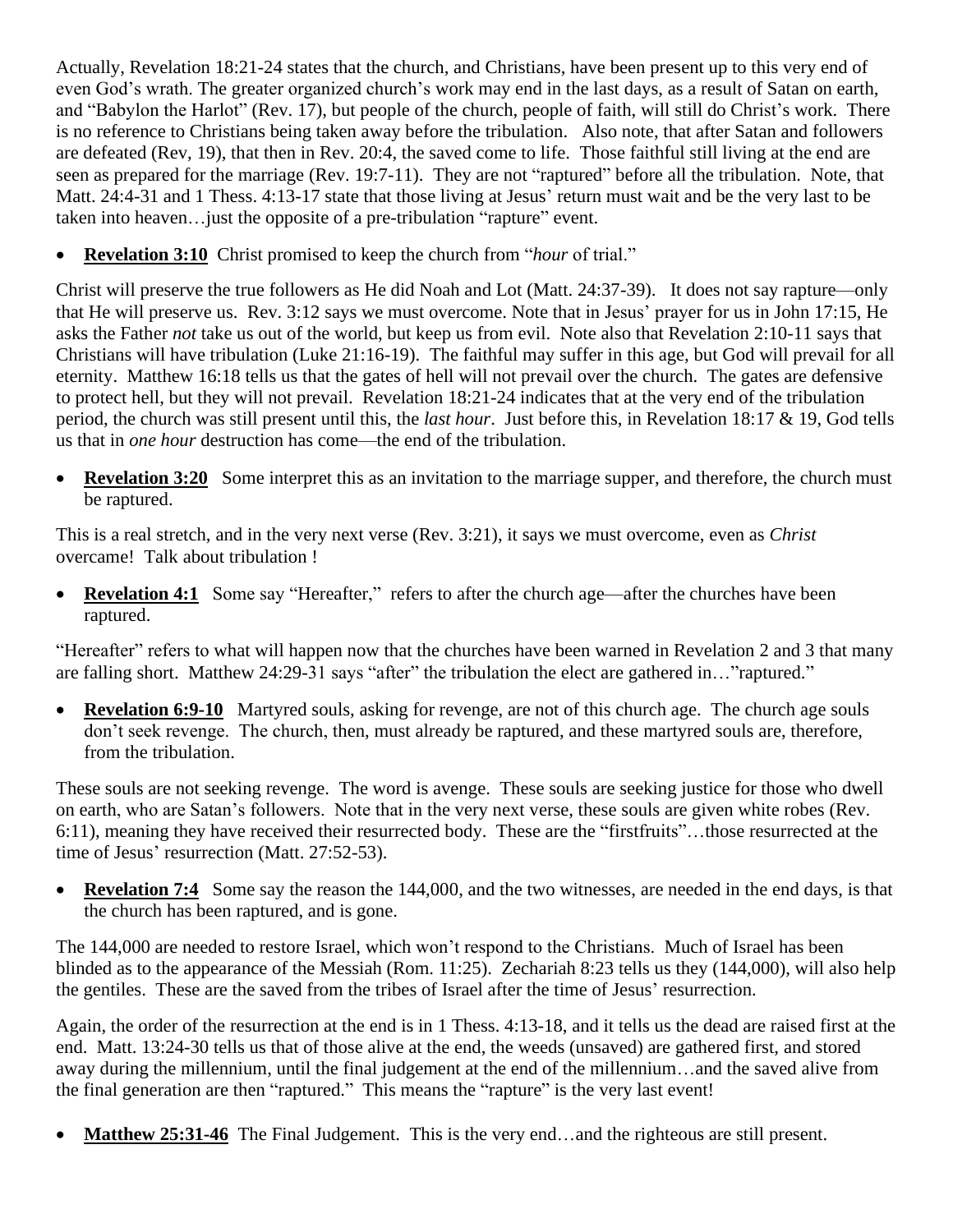- **Revelation 14:12-16** Blessed are the saints who die during the final days. Here, at the very end, at the final harvest, the voice from heaven says…"*Blessed are those who die in the Lord from now on*."
- **2 Peter 3:9-13** The day of the Lord is like a thief…sudden destruction. In verse 12 God states that we are to look forward to this day of final destruction, as it will introduce the new heaven and earth.
- **Revelation 13:4-10** Saints are to persevere for 42 months at the end of time.

## **THE Resurrection / "Rapture" SEQUENCE Acts 1:1-12 / 1 Corinthians 15:20-24**

See Target Truth Ministries.com for News & Updates

The order of the judgment, death, and resurrection is given by Jesus in **Matthew 13:30** and **1 Thess. 4:15-17**. Matt. 13:30 refers to this age, where both saved and lost live together. When the harvest comes for the final generation (Feast # 5…the Final Harvest Feast when the Books of Life are opened), the lost (weeds), are harvested first (bundled up and stored in Hades, to await the resurrection to the judgment at the end of the millennium - Rev. 20:11-15). Finally, the saved are then harvested or "raptured" as the very last event.

- Of the saved, 1 Corinthians 15:23 tells us that first Christ, and the first fruits are resurrected (example Matt. 27:50-54). This is the first resurrection, which occurred at the time of Jesus resurrection.
- John 14:3 says the redeemed / reconciled will be wherever Jesus is, whether heaven or the millennium.
- Those who die, who denied Christ, are in Hades awaiting the judgment (Eccl. 12:7; Luke 16; 2 Corin. 5:8).
- Those sealed by Christ (who will die before the return of Christ and the final harvest), will be given supernatural material bodies at Jesus' return on the last day (1Corin. 15:52; Rev 7:13-14; 1 Thess. 4:15-17).
- Christians will die for Jesus (Dan. 11:32-33).
- At the end of the tribulation, Jesus comes quickly, as lightning from the east to the west (Ezek. 11:23, 43:2; Matt. 24:27).
- Jesus will appear in the clouds, and then descend to earth (Acts 1:7-11).
- Christ first appears in the clouds, and every eye will see Him (Rev. 1:7).
- Remnant Israel is protected (in Edom ?), while it hides from the battles between rulers (Dan. 11:40-42; Micah 2:12-13).
- Jesus judges Edom as recompense for Zion / Israel (Isa. 34:1-8).
- Jesus is seen with blood on His garments from Edom, the winepress of judgment (Isa. 63:1-6).
- Jesus appears on the Mt. of Olives (on the east side of Jerusalem), to judge the nations. The faithful are to flee to even to the wilderness of Azel (Zech 14:1-9).
- Jesus appears on Mt. Zion (the original city of David, SW side of Jerusalem), to judge the nations (Joel 2:32; Zech. 12:10; Rev. 14:1-5).
- Babylon has fallen (Rev. 14:6-13, Rev. 18).
- Jesus appears now in the clouds again to judge the nations, the winepress (Isa.  $63:3$ ; Rev.  $14:14-20-1,600$ furlongs is 176 miles, the length of Bozrah / Edom to Megido. Also the length of Palestine.
- Jesus appears in the clouds with blood on His garments to judge the world, the winepress of blood (Rev. 19:11-21).
- Jesus appears in the clouds, with a trumpet sound, and all the saved will rise in their order (Matt. 24:30-31; 1 Thess. 4:15-17).